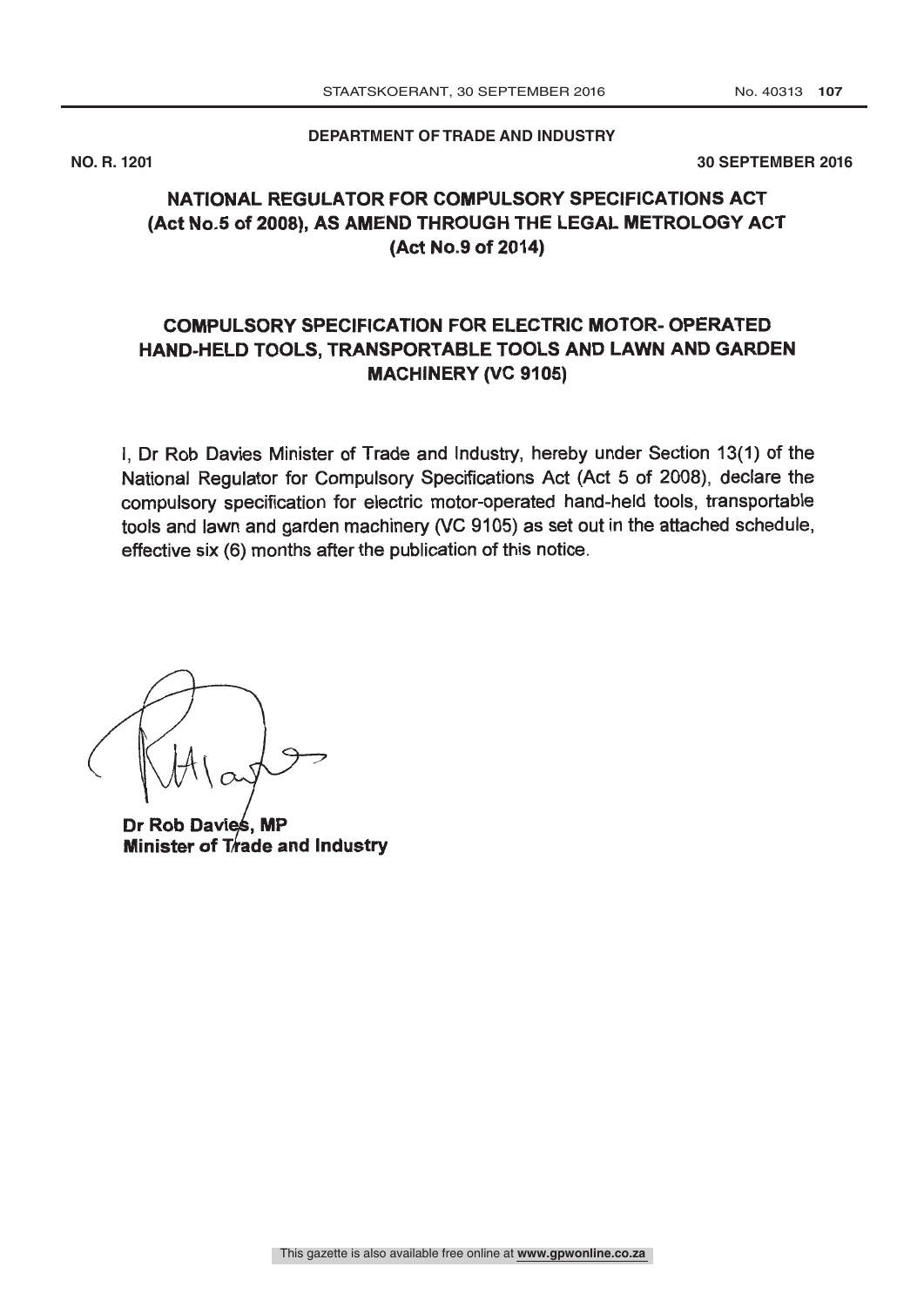#### SCHEDULE

## COMPULSORY SPECIFICATION FOR ELECTRIC MOTOR -OPERATED HAND -HELD TOOLS, TRANSPORTABLE TOOLS AND LAWN AND GARDEN MACHINERY (VC 9105)

### 1. SCOPE

This compulsory specification covers safety of electric motor -operated hand -held tools, transportable tools and lawn and garden machinery, with the following attributes:

- Maximum rated voltage not exceeding 250 V single phase a.c or d.c;
- Maximum rated voltage not exceeding 480 V three phase a.c; and
- Maximum rated input not exceeding 4000 W.

#### 2. DEFINITIONS

- 2.1 For the purposes of this document, the definitions in SANS 62841, SANS 60745 and SANS 61029 series of standards apply.
- 2.2 In addition, the following definitions shall apply:
- 2.2.1 Applicant: The manufacturer or importer seeking approval electric motoroperated hand-held tool, transportable tool and lawn and garden machinery. The applicant shall be an existing legal entity within the Republic of South **Africa**
- 2.2.2 Proof of approval: A Letter of Authority (LoA) issued by the NRCS, which confirms that a particular electric motor-operated hand-held tool, transportable tool and lawn and garden machinery type satisfies the requirements of this compulsory specification.
- 2.2.3 Declaration report: a report that is issued by an accredited conformity assessment body, indicating the equivalence of standards.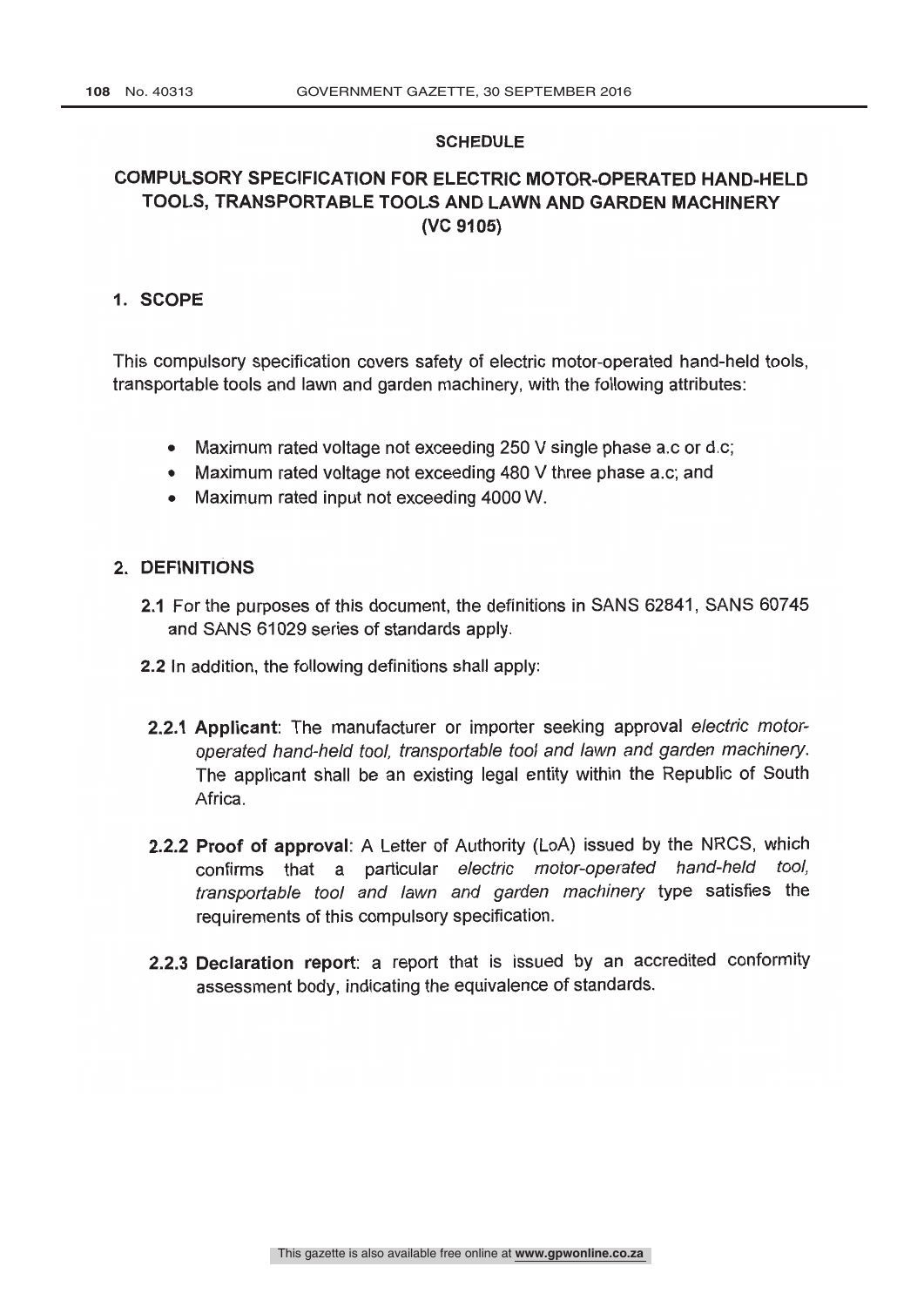- 2.2.4 NRCS: The National Regulator for Compulsory Specifications as established by the National Regulator for Compulsory Specifications Act, 2008 (Act No. 5 of 2008).
- 2.2.5 Valid test report: copy of an original test report issued less than 60 months before the date of submission to the NRCS for approval.

## 3. GENERAL REQUIREMENTS

- 3.1 The applicant shall ensure that each type of electric motor-operated hand-held tool, transportable tool and lawn and garden machinery has been approved by the NRCS before offering it for sale, in accordance with the requirements of Annex A.
- 3.2 The applicant shall inform the NRCS of any change in design or materials affecting any mandatory requirement in terms of this compulsory specification. In the event of such change(s) the NRCS may, at its discretion, demand that the applicant submit a new application for approval.
- 3.3 The applicant shall, on request, provide the NRCS, within five (5) working days, with satisfactory proof of approval in respect of any type of electric motoroperated hand-held tool, transportable tool and lawn and garden machinery included in the scope of this compulsory specification.
- 3.4 The applicant shall on request provide the NRCS, within five (5) working days, with satisfactory proof of conformity of production.
- 3.5 Failure to provide such proof shall constitute reasonable grounds for suspicion of non -compliance with the requirements of this compulsory specification.

## 4. SPECIFIC REQUIREMENTS

4.1 Electric motor -operated hand -held tools shall comply with the relevant requirements of SANS 60745-1/IEC 60745-1, Hand-held motor-operated electric tools - safety, part 1: General requirements, together with the appropriate part(s) of the SANS 607451/IEC 60745 series;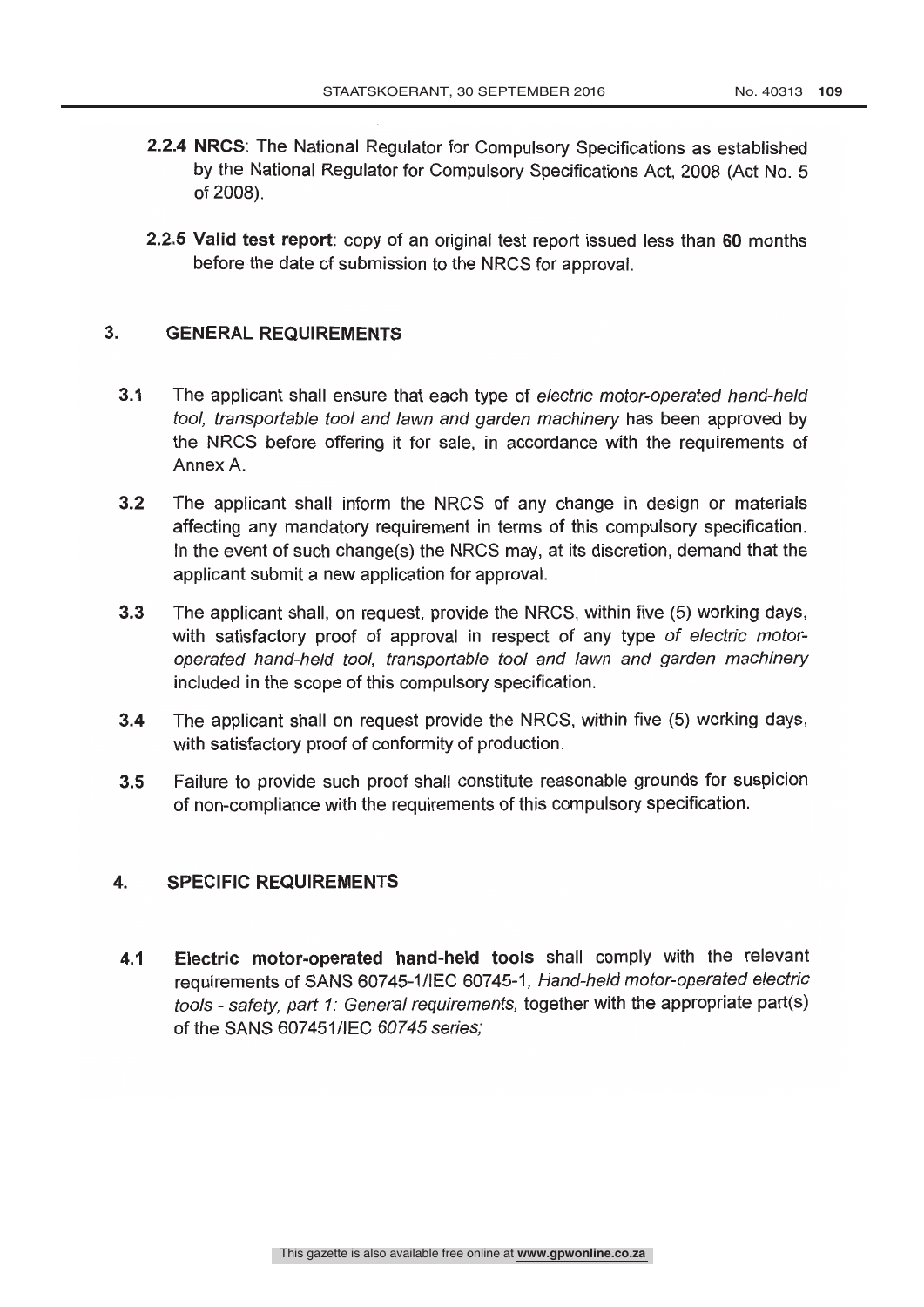- 4.2 Transportable motor-operated electric tools shall comply with the relevant requirements of SANS 61029-1/IEC 61029-1, safety of transportable motoroperated electric tools part 1: General requirements, together with the appropriate part(s) of the SANS 61029/IEC 61029 series; and
- 4.3 Lawn and Garden machinery shall comply with the relevant requirement of SANS 60335-1/IEC 60335-1, Household and similar appliances safety, part 1: General requirements, together with the appropriate part(s) of the SANS 60335 series; OR
- 4.4 Electric motor -operated hand -held tools, transportable tools and lawn and garden machinery shall comply with the relevant requirements of SANS 62841- 1, Electric motor -operated hand -held tools, transportable tools and lawn and garden machinery-safety, and together with appropriate part(s) of SANS 62841 standard series.

## 5. EQUIVALENCE OF STANDARDS

Standards issued by different standardization bodies such as ISO, EN, UL, AUS/NZ etc., will only be accepted if it is proven, in the form of a declaration report from an accredited conformity assessment body, that they are technically equivalent to the relevant South African National Standard. The applicant shall be responsible for obtaining such a declaration report. Proof of conformity with such a standard shall be accepted as conformity with the corresponding South African National Standard.

### 6. CONFORMITY TO REFERENCED STANDARDS

- 6.1 For the purposes of this compulsory specification, a new edition of a referenced standard shall become effective twelve (12) months from the date of publication as a South African National Standard.
- 6.2 New products, or products resubmitted for approval because of a change in design or materials, shall in all cases be evaluated against the requirements of the latest edition of any referenced standard.
- 6.3 When a new edition of a referenced standard is published, products originally approved in accordance with the previous edition of that standard may have their approval extended for up to five (5) years from the effective date of the new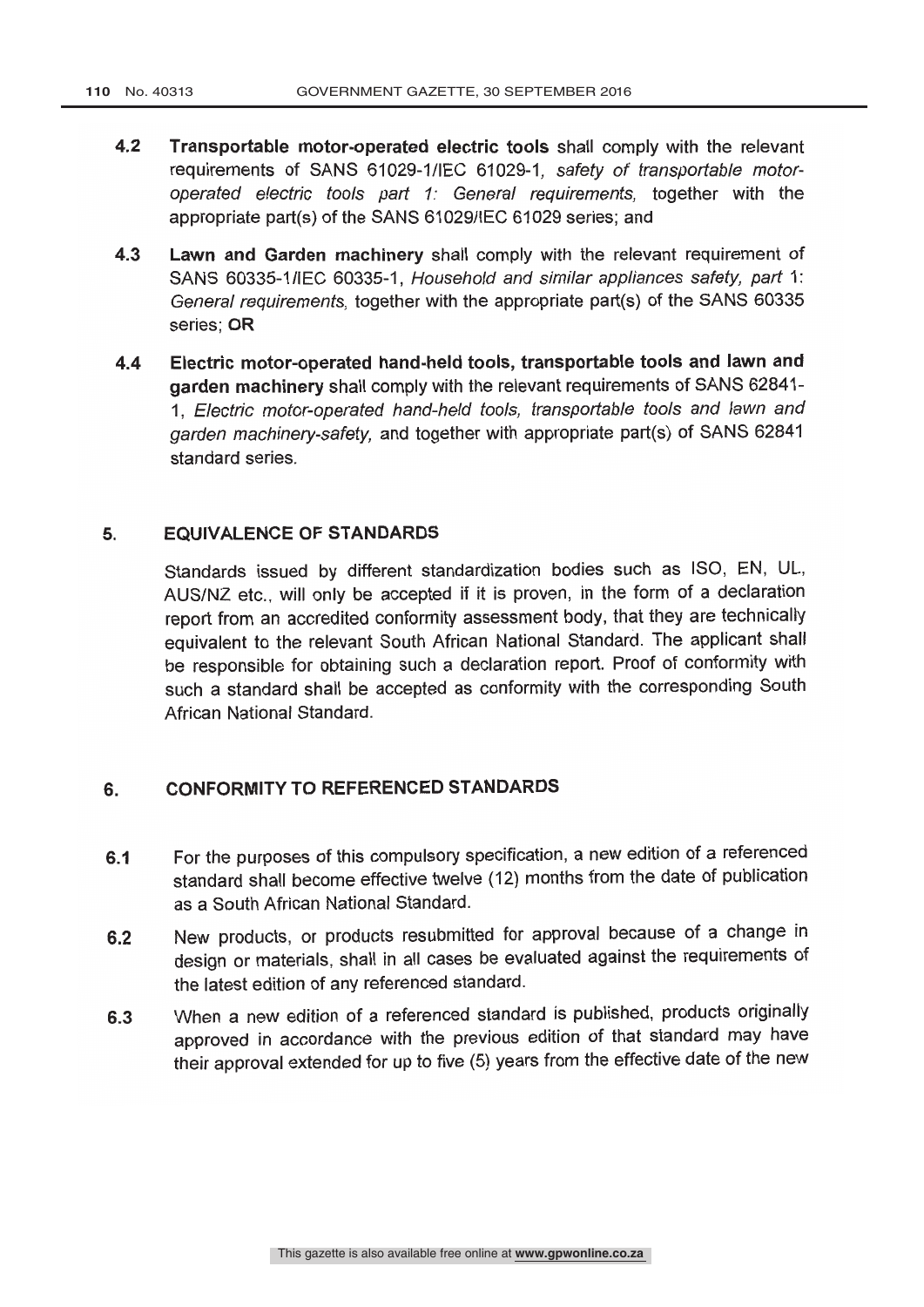standard, subject to the requirements of Annex A, unless declared otherwise by the Minister.

## 7. EVIDENCE OF CONFORMITY

The following forms of evidence shall be submitted to the NRCS as proof of conformity with the requirements of this compulsory specification:

- 7.1 A valid test report in format acceptable to the NRCS and issued by an accredited and internationally recognized body being a member of an IAF /ILAC /IECEE mutual recognition scheme in accordance with the NRCS's conformity assessment policy.
- 7.2 The test reports shall prove conformity with all the applicable mandatory requirements.
- 7.3 Evidence of conformity shall be traceable to the specific product.